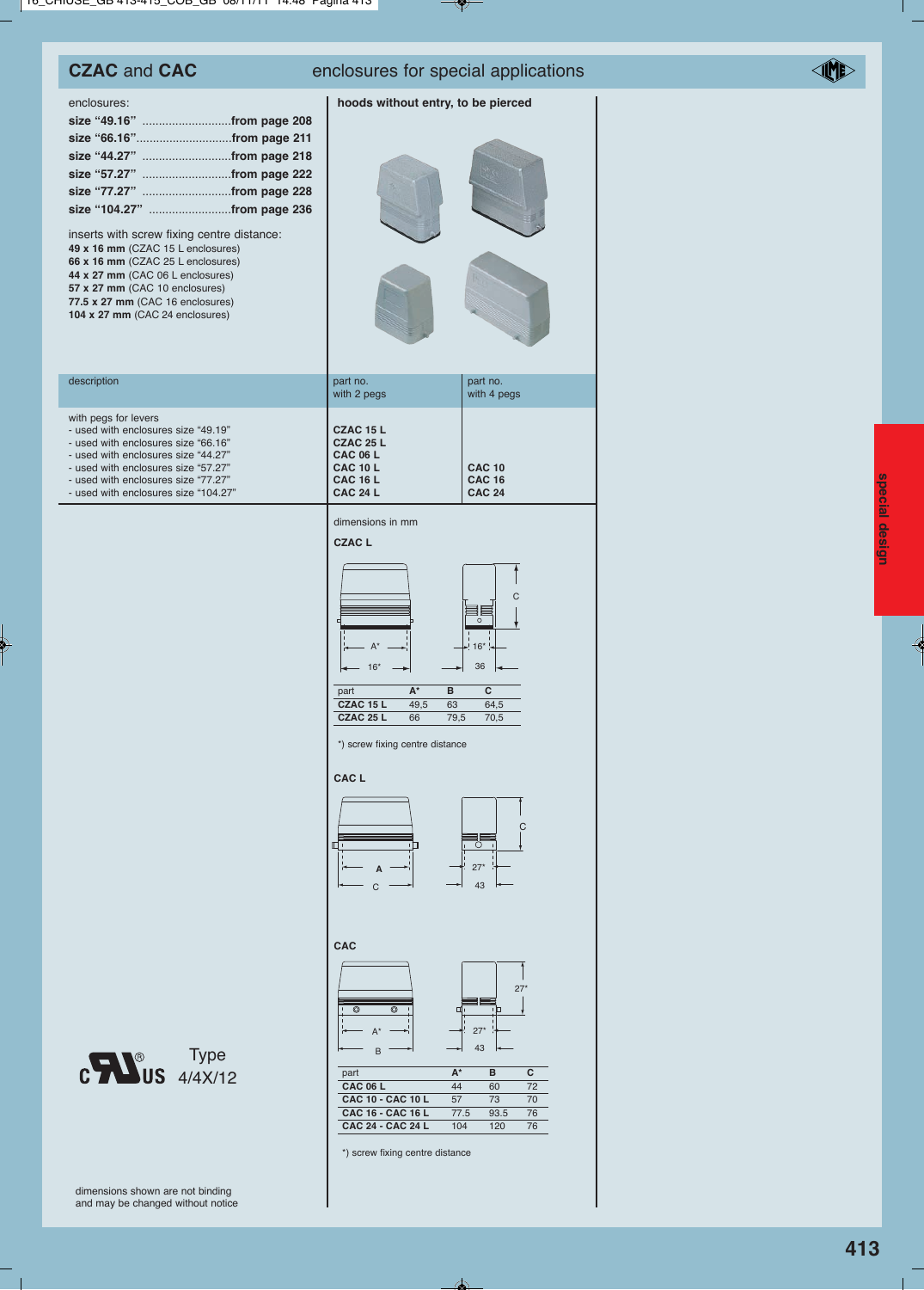| <b>CAN</b> enclosures                                                                                                                                                                                          | enclosures for special applications                                                                         |                                                               |  |
|----------------------------------------------------------------------------------------------------------------------------------------------------------------------------------------------------------------|-------------------------------------------------------------------------------------------------------------|---------------------------------------------------------------|--|
| inserts:<br>page<br>CNE, CSE, JCNE, JCSE 24 poles + $\oplus$<br><b>CMSE</b> 10+2 (aux) poles + $\oplus$<br><b>CMCE</b> 10+2 (aux) poles + $\oplus$<br>$165 \div 195$<br>insert centre distance:<br>104 x 27 mm | hoods for ribbon cable with 4 pegs<br>51<br>64<br>83<br>91<br>100<br>101<br>124<br>139<br>138<br>155<br>NEW | gaskets for ribbon cable hood<br>NEW                          |  |
| description                                                                                                                                                                                                    | part no.                                                                                                    | part no.                                                      |  |
| with pegs, top entry                                                                                                                                                                                           | <b>CAN 24</b>                                                                                               |                                                               |  |
| ribbon cable seals (supplied separately)<br>- one slot for cable sizes 18.8 x 5.8 mm<br>- one slot for cable sizes 63.8 x 5.1 mm<br>- one slot for cable sizes 36 x 9 mm<br>- not pre-drilled                  |                                                                                                             | CRN 1<br>CRN <sub>2</sub><br>CRN <sub>3</sub><br><b>CRN P</b> |  |
| dimensions shown are not binding<br>and may be changed without notice                                                                                                                                          | 110 max.<br>$\overline{\bullet}$<br>O<br>120<br>$+43+$                                                      |                                                               |  |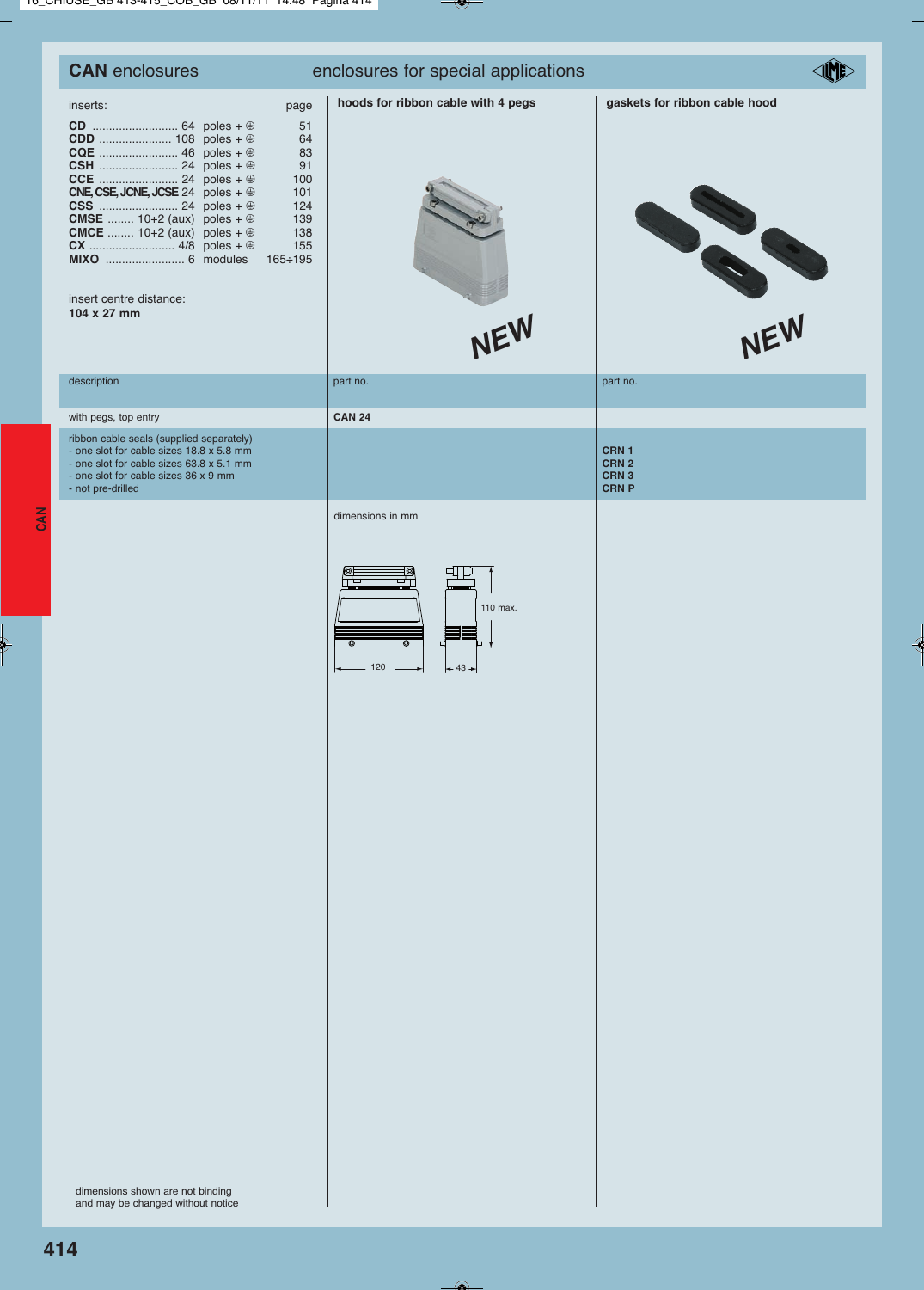| <b>CMAN</b> enclosures                                                                                                                                                                        | enclosures for special applications                                                        |                                                               |
|-----------------------------------------------------------------------------------------------------------------------------------------------------------------------------------------------|--------------------------------------------------------------------------------------------|---------------------------------------------------------------|
| inserts:<br>page<br>139<br><b>CME, CMCE</b> 16+2 (aux) poles $+$ $\circledast$ 137 e 136<br>insert centre distance:<br>104 x 27 mm                                                            | hoods for ribbon cable with 4 pegs<br>NEW                                                  | gaskets for ribbon cable hood<br>NEW                          |
| description                                                                                                                                                                                   | part no.                                                                                   | part no.                                                      |
| with pegs, top entry                                                                                                                                                                          | <b>CMAN 16</b>                                                                             |                                                               |
| ribbon cable seals (supplied separately)<br>- one slot for cable sizes 18.8 x 5.8 mm<br>- one slot for cable sizes 63.8 x 5.1 mm<br>- one slot for cable sizes 36 x 9 mm<br>- not pre-drilled |                                                                                            | CRN 1<br>CRN <sub>2</sub><br>CRN <sub>3</sub><br><b>CRN P</b> |
| dimensions shown are not binding<br>and may be changed without notice                                                                                                                         | ╓╺<br>110 max.<br>$\overline{\bullet}$<br>$\overline{\bullet}$<br>¤<br>o.<br>120<br>$+43+$ |                                                               |

**CMAN**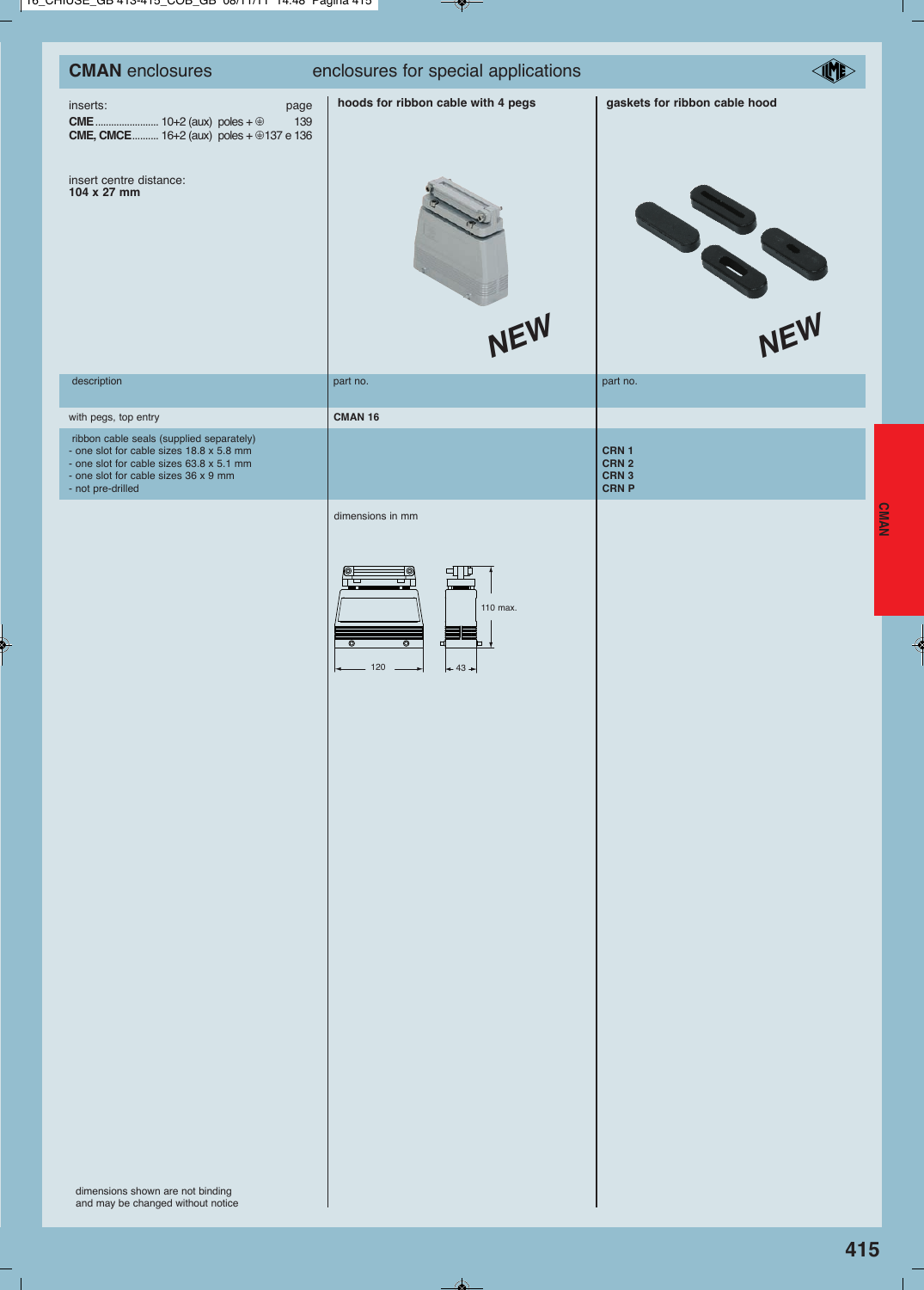## **CYR** enclosures for special applications

enclosures: **size "77.27" size "104.27"** **cable passing hoods degree of protection IP54**





### **Note:**

cannot be used with T-TYPE series

| description                                                                                                                              | part No.                           | size            |
|------------------------------------------------------------------------------------------------------------------------------------------|------------------------------------|-----------------|
| with pegs for two levers<br>- 3 holes for round cables $\varnothing$ 5 ÷ 13.5 mm<br>- 4 holes for round cables $\varnothing$ 5 ÷ 13.5 mm | <b>CYR 16.3</b><br><b>CYR 24.4</b> | 77.27<br>104.27 |
| <b>CYR</b> enclosures for round cables                                                                                                   | dimensions in mm                   |                 |

The CYR enclosures are used in installations that require a passage for round cables for data transmission (e.g. computers or PLC) via equipment such as command or control panels, ensuring a good condition of the cable connections.

The enclosures are in two parts and have sealing gaskets to preserve the degree of protection of the equipment. The enclosures also contain a rapid cable block device.

The CYR 16.3 and 24.4 can be used with the **bulkhead mounting housings with 2 levers** respectively.

| <b>CYR 16.3</b><br><b>CYR 24.4</b> | 77.27<br>104.27     |
|------------------------------------|---------------------|
| dimensions in mm                   |                     |
| $\circ$<br>$\mathcal{O}$<br>Ō.     | cable passing<br>47 |

 $A \rightarrow 43$ 

| part No.        |      |               |     | size   |
|-----------------|------|---------------|-----|--------|
|                 |      | grommet entry | nr. |        |
| <b>CYR 16.3</b> | 93.5 | 0.5/13.5      |     | 77 27  |
| <b>CYR 24.4</b> | 120  | 0.5/13.5      |     | 104.27 |



dimensions shown are not binding and may be changed without notice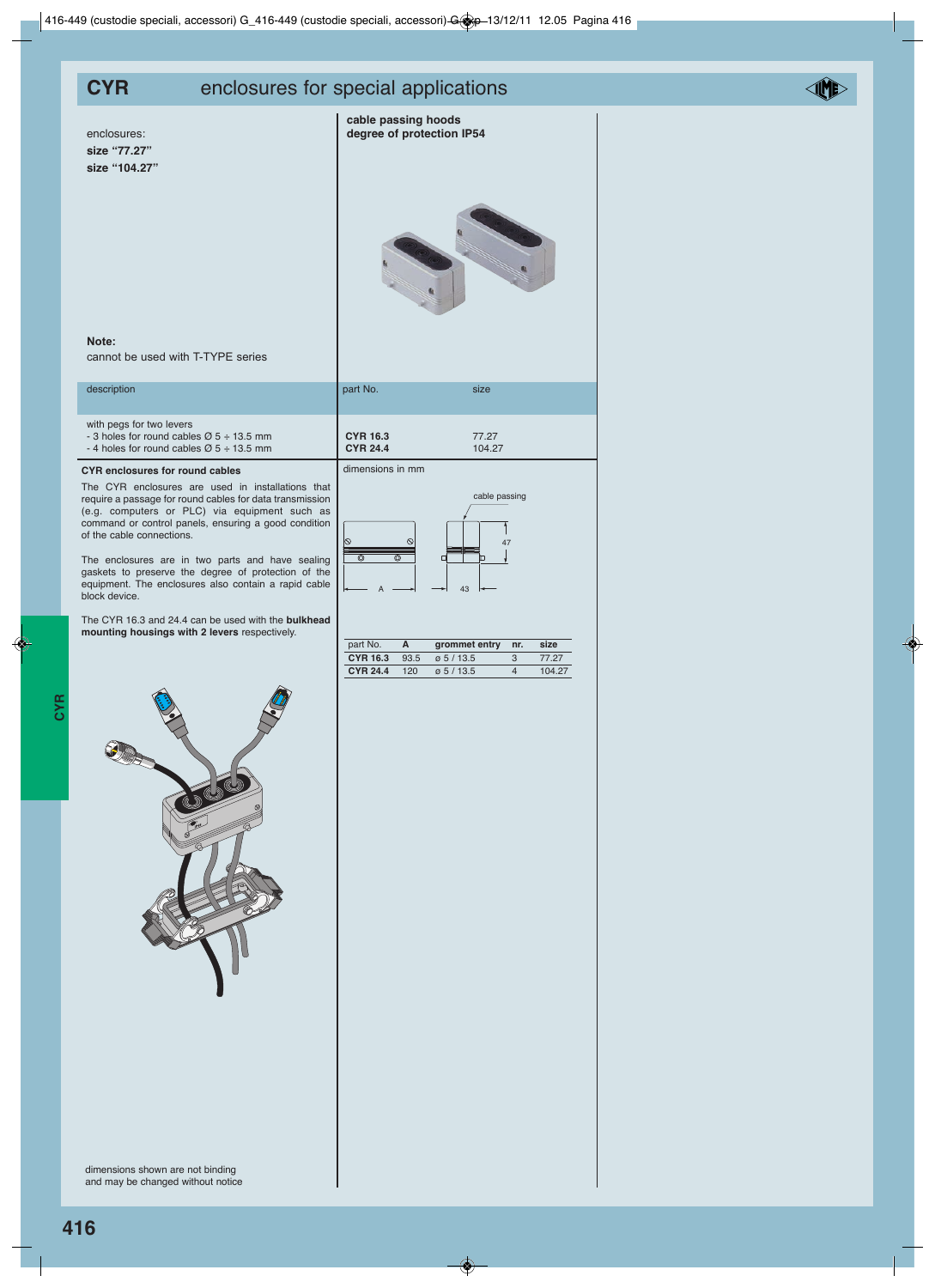dimensions shown are not binding

## **CYG** enclosures for special applications

enclosures: **size "77.27"**

| enclosures for in-line joints |  |  |
|-------------------------------|--|--|
| degree of protection IP65     |  |  |



### **Note:**

cannot be used with T-TYPE series and IP68 series

description and the contract of the contract of the part No.

without housings (to be ordered separately) made in two halves **CYG 16** 

#### **CYG 16 in-line joint** dimensions in mm

- the joint is made with the CYG 16 enclosure and two bulkhead housings "size 77.27" with one or two levers (to be ordered separately).
- the joint is ideal for use with extension connections and/or as adaptor.
- made in two halves to facilitate conductor cabling. - two inserts in various combinations may be inserted
- in the joint (to be ordered separately):
- » female/female inserts (as adaptor joint)
- » male/male inserts (as adaptor joint) » female/male inserts (as extension joint)







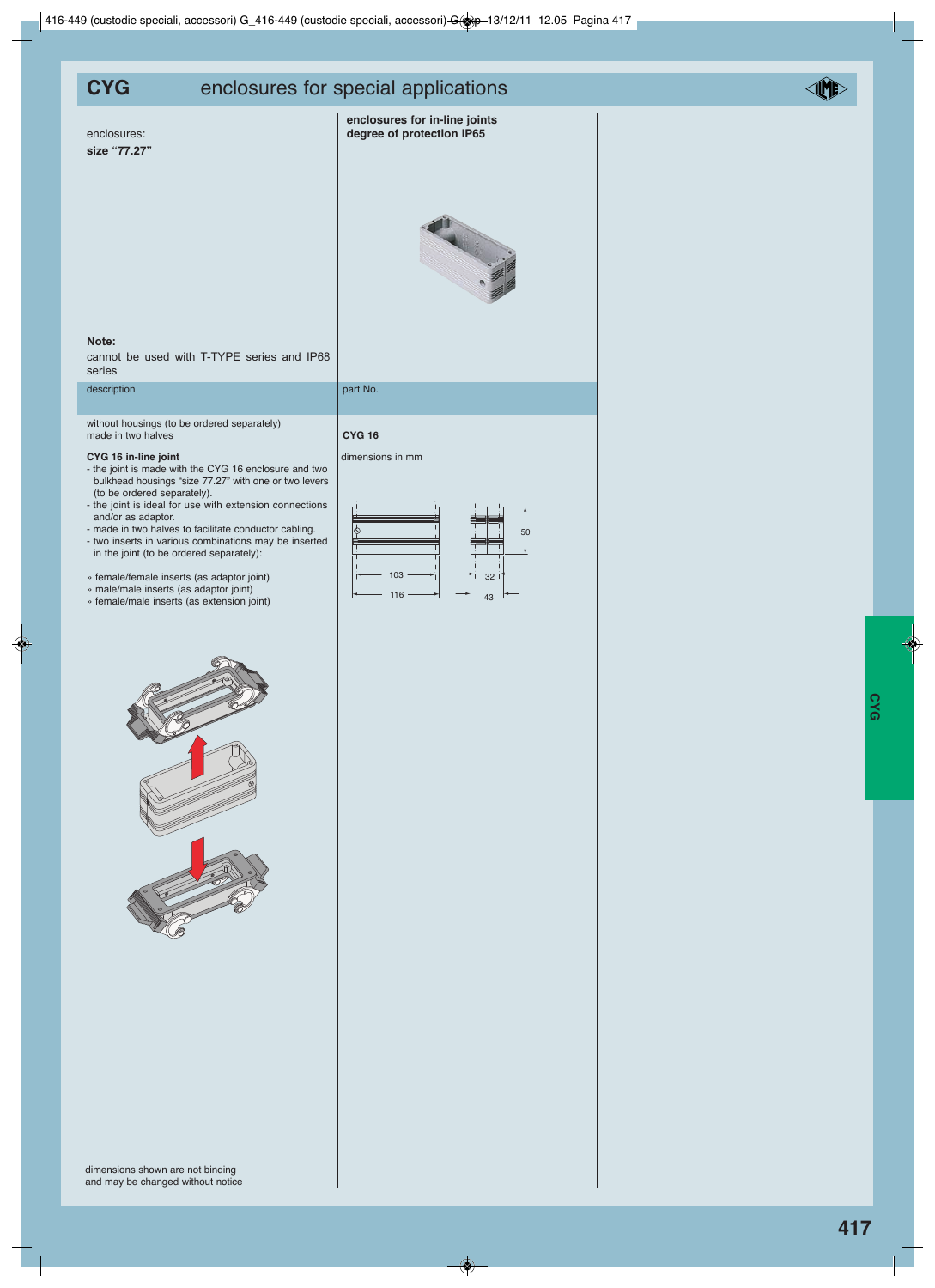| - degree of protection IP65 (according to EN 60529)                                                                                                                                                                                                                                                                                                                                                                                                                                                                                                                                                                                                                                                                                                                                                                                                                           |                                                                                                                                                                                                                        |                                                                                                                                                                                                                  |
|-------------------------------------------------------------------------------------------------------------------------------------------------------------------------------------------------------------------------------------------------------------------------------------------------------------------------------------------------------------------------------------------------------------------------------------------------------------------------------------------------------------------------------------------------------------------------------------------------------------------------------------------------------------------------------------------------------------------------------------------------------------------------------------------------------------------------------------------------------------------------------|------------------------------------------------------------------------------------------------------------------------------------------------------------------------------------------------------------------------|------------------------------------------------------------------------------------------------------------------------------------------------------------------------------------------------------------------|
| description                                                                                                                                                                                                                                                                                                                                                                                                                                                                                                                                                                                                                                                                                                                                                                                                                                                                   | part No.                                                                                                                                                                                                               | part No.                                                                                                                                                                                                         |
| for 2 $\Theta$ hoods with lever and gasket "44.27"<br>size and one housing "44.27" <b>O</b> size                                                                                                                                                                                                                                                                                                                                                                                                                                                                                                                                                                                                                                                                                                                                                                              | <b>CYG 06H06</b>                                                                                                                                                                                                       |                                                                                                                                                                                                                  |
| for 2 @ hoods with lever and gasket "44.27"<br>size and one housing "57.27" @ size                                                                                                                                                                                                                                                                                                                                                                                                                                                                                                                                                                                                                                                                                                                                                                                            | <b>CYG 06H10</b>                                                                                                                                                                                                       |                                                                                                                                                                                                                  |
| for 2 <sup>O</sup> hoods with lever and gasket "44.27"<br>size and one housing "44.27" @ size                                                                                                                                                                                                                                                                                                                                                                                                                                                                                                                                                                                                                                                                                                                                                                                 |                                                                                                                                                                                                                        | CYG 06H06D                                                                                                                                                                                                       |
| for 2 <sup>O</sup> hoods with lever and gasket "44.27"<br>size and one housing "57.27" @ size                                                                                                                                                                                                                                                                                                                                                                                                                                                                                                                                                                                                                                                                                                                                                                                 |                                                                                                                                                                                                                        | <b>CYG 06H10D</b>                                                                                                                                                                                                |
| How to use the CYG 06H branch coupling<br>The cables are branched off by using the CYG 06H<br>coupling in the 1 or 2 branch-off versions.<br>Multi-pole inserts "44.27" size can be fitted inside the<br>two side recesses.<br>The entire unit can be used with one lever hoods<br>complete with connector inserts.<br>The front faces can be fitted with "44.27" and/or "57.27"<br>size bulkhead housings.<br>The coupling may also be used as an adapter by using<br>a combination of different insert versions.<br>The CHC 06 LG cover may be used to close the<br>coupling side faces.<br>In the branch-offs, the CSS series dual spring terminal<br>inserts allow two wires to be connected without having<br>to fit additional terminals inside the coupling.<br>Legend:<br><b><sup>1</sup></b> bulkhead mounting housings<br><b>O</b> hoods with lever and gasket (LG) | dimensions in mm<br>CYGH06 / H10<br>M <sub>4</sub><br>M4<br>73 60<br>56<br>32<br>г<br>X<br>150<br>$\perp$<br>O<br>43 <br>▥▥<br>₩<br>$\pmb{\mathsf{X}}$<br>part No.<br><b>CYG 06H06</b><br>70<br><b>CYG 06H10</b><br>83 | dimensions in mm<br>CYGH06D / H10D<br>M4<br>M4<br>◆<br>73 60<br>56<br>32<br>X<br>150<br>$\perp$<br> ⊙<br>43 <br>⊚<br>⊚<br>⊚<br>$\pmb{\mathsf{X}}$<br>part No.<br>CYG 06H06D<br>$70\,$<br><b>CYG 06H10D</b><br>83 |
| $\overline{\mathbf{O}}$<br>$\bullet$<br>part No.<br><b>CYG 06H06</b><br>06<br>06<br><b>CYG 06H10</b><br>10<br>06<br>CYG 06H06D<br>06<br>06<br>CYG 06H10D<br>10<br>06<br>dimensions shown are not binding<br>and may be changed without notice                                                                                                                                                                                                                                                                                                                                                                                                                                                                                                                                                                                                                                 |                                                                                                                                                                                                                        |                                                                                                                                                                                                                  |

# **CYG** special design enclosures

**size "44.27" size "57.27"** **1 branch-off T-BOX coupling 1 branch-off T-BOX coupling** 

enclosures:<br> **to be fitted on DIN rails**<br> **to be fitted on DIN rails** 





# **IND**